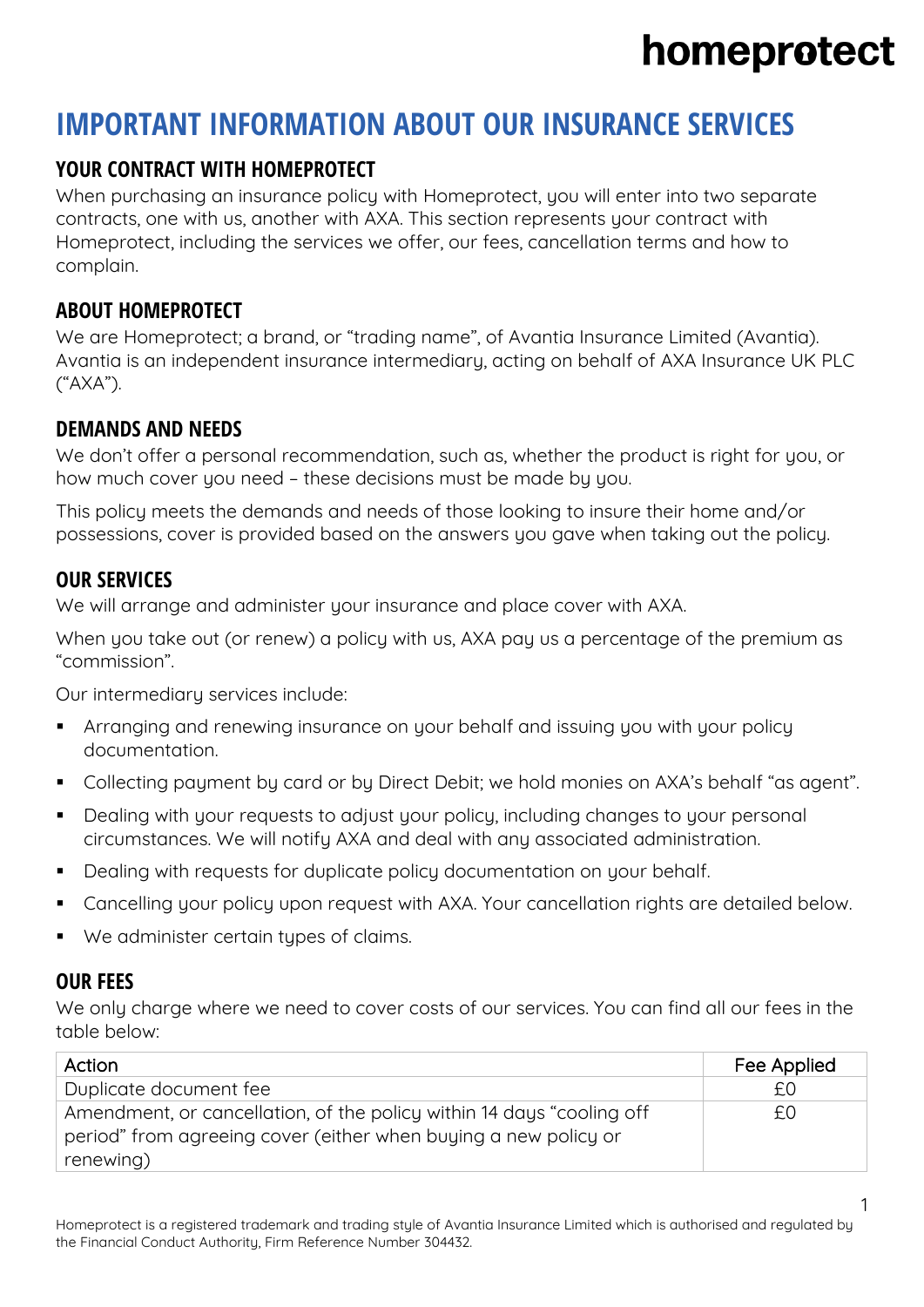# homeprotect

| Amendment of the policy outside of the cooling off period         | £25 |
|-------------------------------------------------------------------|-----|
| Arrangement & Administration fee to arrange or renew a new policy | £50 |
| Cancelling the policy outside of the cooling off period           | £50 |

#### Fees chargeable relating to your Direct Debit

| Action                             | Fee Applied |
|------------------------------------|-------------|
| Change of Direct Debit instruction |             |
| Non-return of loan agreement       | f10         |
| Failed collection fee              |             |

# **HOW TO PAY**

When you take out a policy via Homeprotect, we'll need to take authorisation from you to use the credit/debit card to pay the total balance (including any premiums, fees and/or taxes). Alternatively, if you're paying through monthly instalments, then we'll use the card to take a deposit.

If you cancel your policy (or Direct Debit) and there are premiums or charges outstanding. we'll write to you to let you know that we'll collect this balance from your card.

# **HOW TO COMPLAIN**

If you're unhappy about your policy or our services, for whatever reason, we'd like to put it right. Making a complaint is easy, our Customer Relations Manager can be contacted in writing at Homeprotect, C I Tower, St. George's Square, New Malden, KT3 4HG, or by e-mail on [complaints@avantiagroup.co.uk,](mailto:complaints@avantiagroup.co.uk) or by phone at 0330 660 1000. If we can't resolve the complaint, then you may be able to escalate it to the Financial Ombudsman Service. You can find full details about our complaints procedure within your policy schedule.

As added protection for you, we're covered by the Financial Services Compensation Scheme (FSCS); if we're unable to meet our commitments, you may be able to claim compensation from the scheme. For further information about the FSCS, check out their site FSCS.org.uk.

# **YOUR CANCELLATION RIGHTS**

We're sure your insurance policy is everything you wanted it to be and more, but if you no longer need it you've a right to cancel.

If you cancel within 14 days of the date you purchased the policy or received your policy documents (whichever is later) we'll issue you a refund on behalf of AXA including any additional options chosen.

If you cancel your policy after this date, we'll cancel all sections of cover with AXA on your behalf, including any additional options chosen:

▪ Annual payments: you'll be entitled to a partial refund based on how long you held the policy.